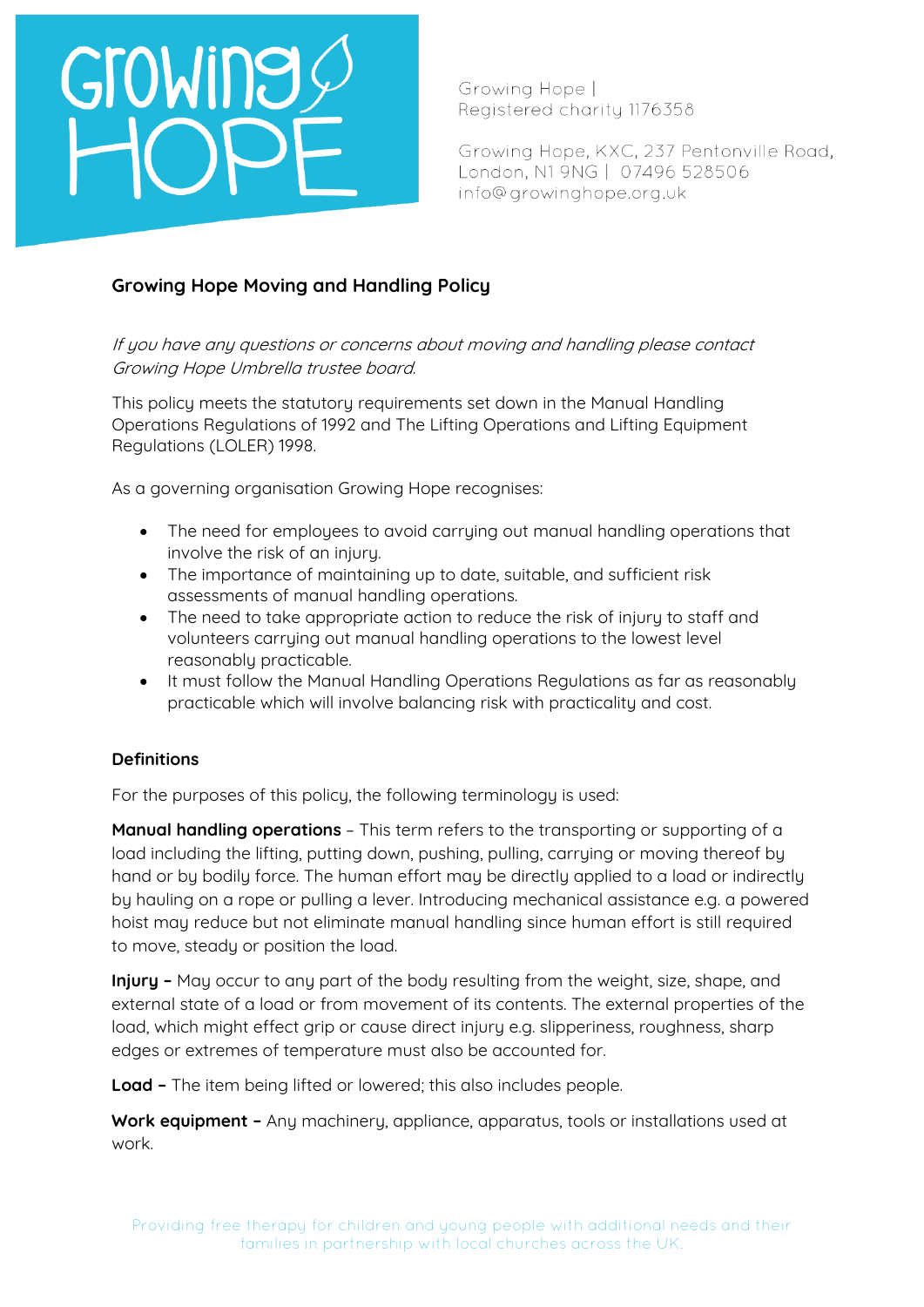## Growine

Growing Hope | Registered charity 1176358

Growing Hope, KXC, 237 Pentonville Road, London, N1 9NG | 07496 528506 info@growinghope.org.uk

**Lifting equipment –** Any equipment used at work to lift, lower, hold or prevent falling of any equipment, plant or personnel, and all accessories, attachments and fixings used in conjunction with such equipment. This equipment must be inspected regularly.

### **All employees and volunteers have a responsibility to:**

- Take reasonable care for their own health and safety and that of colleagues, volunteers, children and their families.
- Ensure that they are wearing appropriate clothing and foot wear.
- Ensure that manual handling operations are performed with risk at the lowest possible level as far as is reasonably practicable.
- Make full and proper use of any system provided by the employer to reduce the risk of injury e.g. the use of guidelines or equipment and manual handling training.
- Make use of appropriate equipment in accordance with the training and instructions that Growing Hope has provided e.g. hoists and suspended equipment.
- Report any unsafe working practices such as defective equipment, handling difficulties or the presence of environmental hazards are reported to the line manager at the first opportunity.
- Reported any pain or discomfort resulting from or attributable to a manual handling manoeuvre to the clinical line manager.
- Follow the incident reporting procedure for any injuries or incidents.
- Report all circumstances that might affect their ability to handle loads safely, e.g. illness, medical condition or pregnancy to a line manager.

### **General guidelines**

- Where possible do not lift children and young people within a clinic setting.
- Always transfer children with the smallest possible distance of carrying a load.
- Loads must be handled at waist height and as close to the body wherever possible.
- Employees and volunteers must keep their head upright, spine in line (no twisting) and bend at their hips and knees when lifting a load to maintain a correct posture.
- Staff must ensure they have a safe, secure grip when handling a load.
- Staff must not handle loads where they have uncertainty concerning their ability.

### **The Lifting Operations and Lifting Equipment Regulations (LOLER) 1998**

• Only trained employees and volunteers may use hoists and slings or other specialised lifting equipment.

Providing free therapy for children and young people with additional needs and their families in partnership with local churches across the UK.